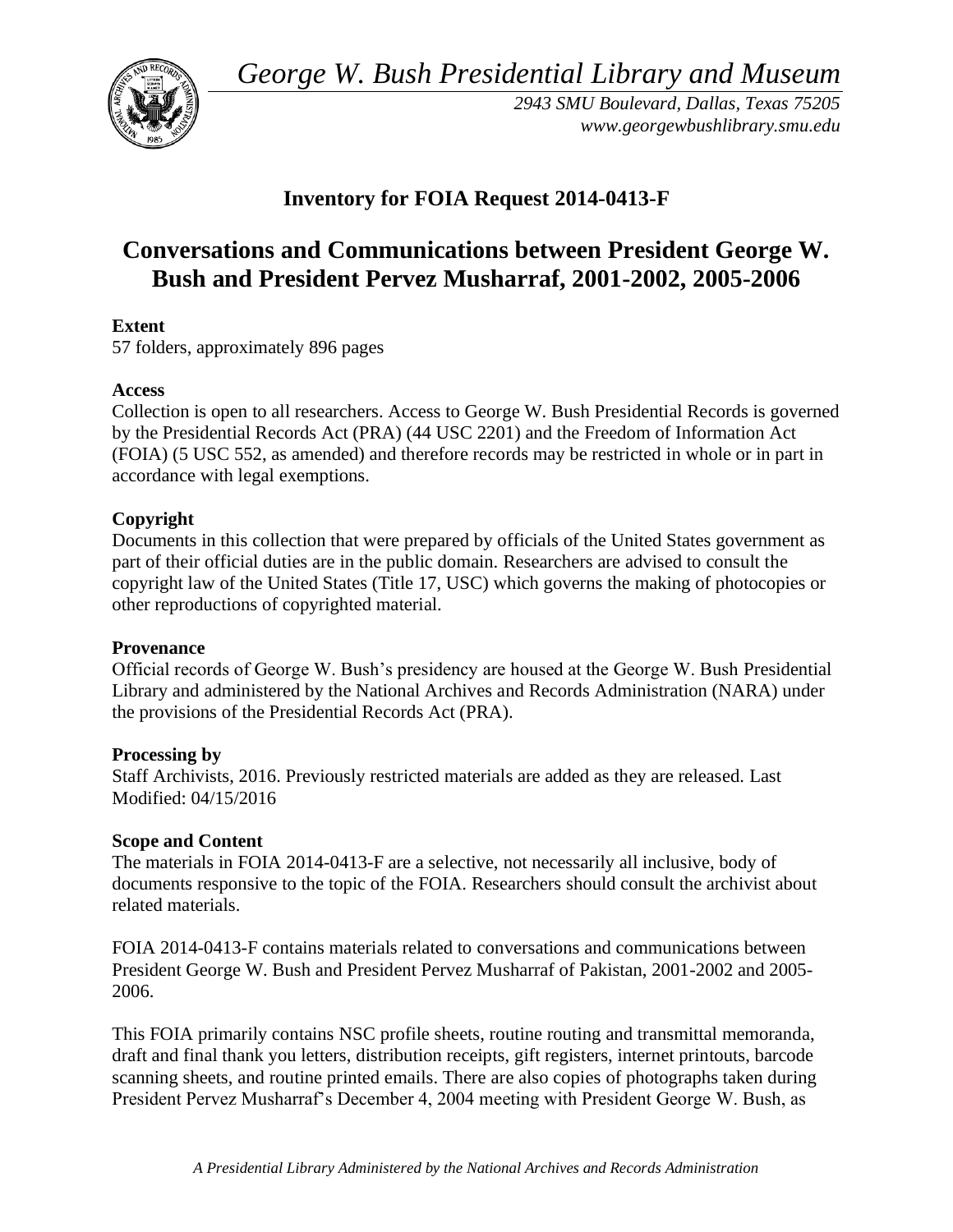correspondence from President George W. Bush to President Pervez Musharraf for Id al-Fitr, as well as a brief schedule for the event. These materials consist of routine ceremonial well as thank you letters to Prime Minister and Mrs. Aziz, President and Mrs. Musharraf, and Mr. and Mrs. Ryan Crocker. In addition, materials from the White House Office of Records Management Subject Files include drafts and final copies of ceremonial thank you letters from President George W. Bush to President Pervez Musharraf for gifts given at events and meetings, including background materials such as gift registers and records, routine transmittal memoranda, fax cover sheets, printouts of the State Department correspondence manual, and printed emails.

It should be noted that many of the documents listed here may have been closed due to National Security classification and/or exemptions of the Freedom of Information Act.

#### **System of Arrangement**

 The materials in FOIA 2014-0413-F are a systematic body of documents responsive to the topic of the FOIA. Researchers should consult an archivist about related materials.

Documents responsive to this FOIA were found in these collection areas – White House Office of Records Management (WHORM) Subject Files and Staff Member Office Files.

 Staff Member Office Files are maintained at the folder level by staff members within their individual offices and document all levels of administration activity.

Staff Member Office Files are processed at the folder level, that is, individual documents are not selected and removed from a folder for processing. While this method maintains folder integrity, it frequently results in the incidental processing of documents that are not wholly responsive to the subject area.

WHORM Subject Files are processed at the document level.

 The WHORM Subject File compiled by the White House Office of Records Management is comprised of a series of documents assigned a letter/number combination and filed in a subject category. A complete listing of the subject categories including a detailed description of each category is available in our research room and on our website at <www.georgewbushlibrary.smu.edu>

#### **Related Collections** – 2014-0412-F and 2014-0414-F

The following is a list of documents and folders processed in response to FOIA 2014-0413-F:

 Please note that a \* indicates that the collection is entirely processed and open. A more detailed description of the material is available in the finding aid for that office or category.

#### **Box 1**

#### **Records Management, White House Office of**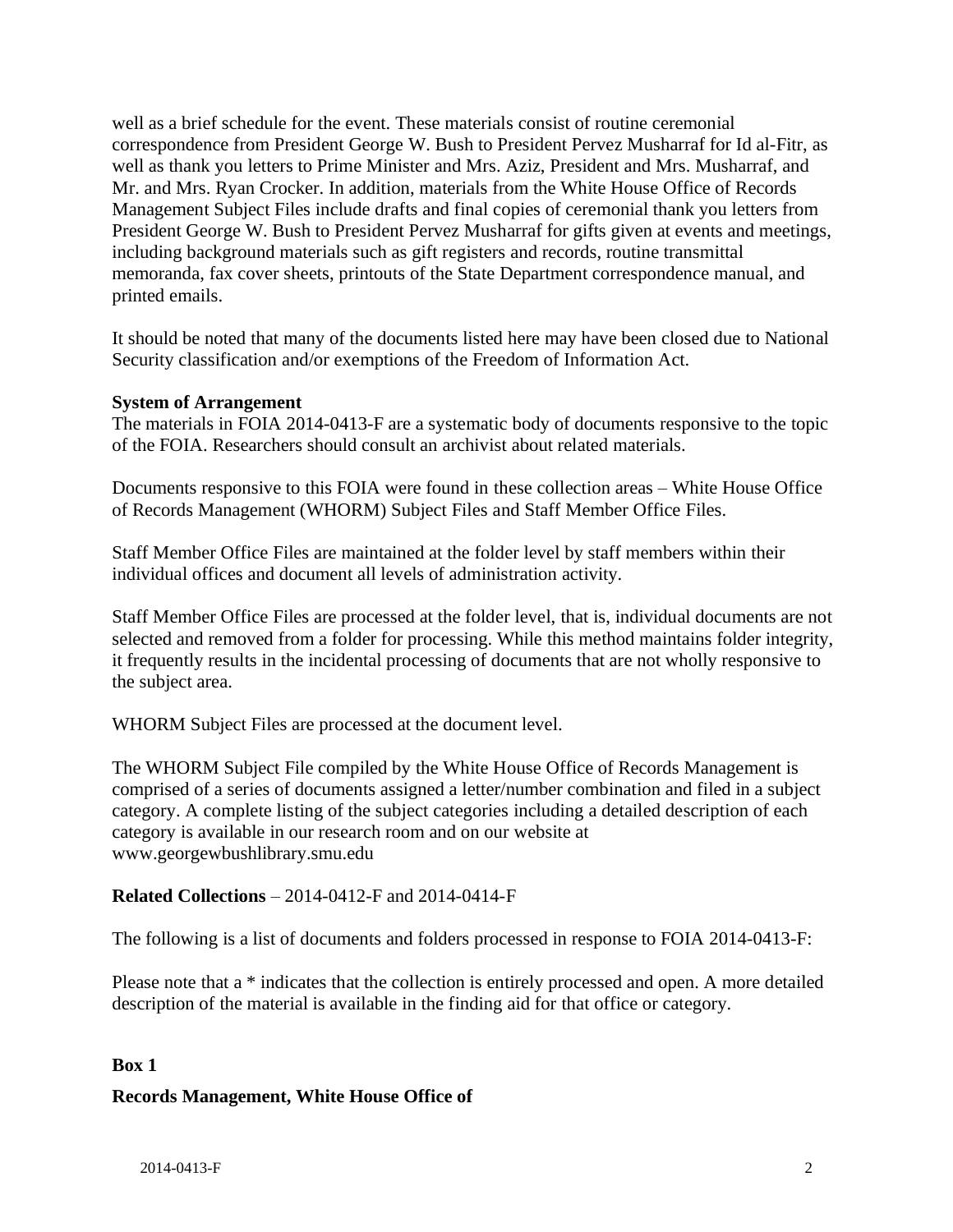Subject Files - CO129 (Islamic Republic of Pakistan) Subject Files - DI002 (Natural Disasters)\* Subject Files - GI002 (Gifts to the President) 673154 [1] 673154 [2] 

#### **Staff Member Office Files**

National Security Council - Records and Access Management

PRS Originals Files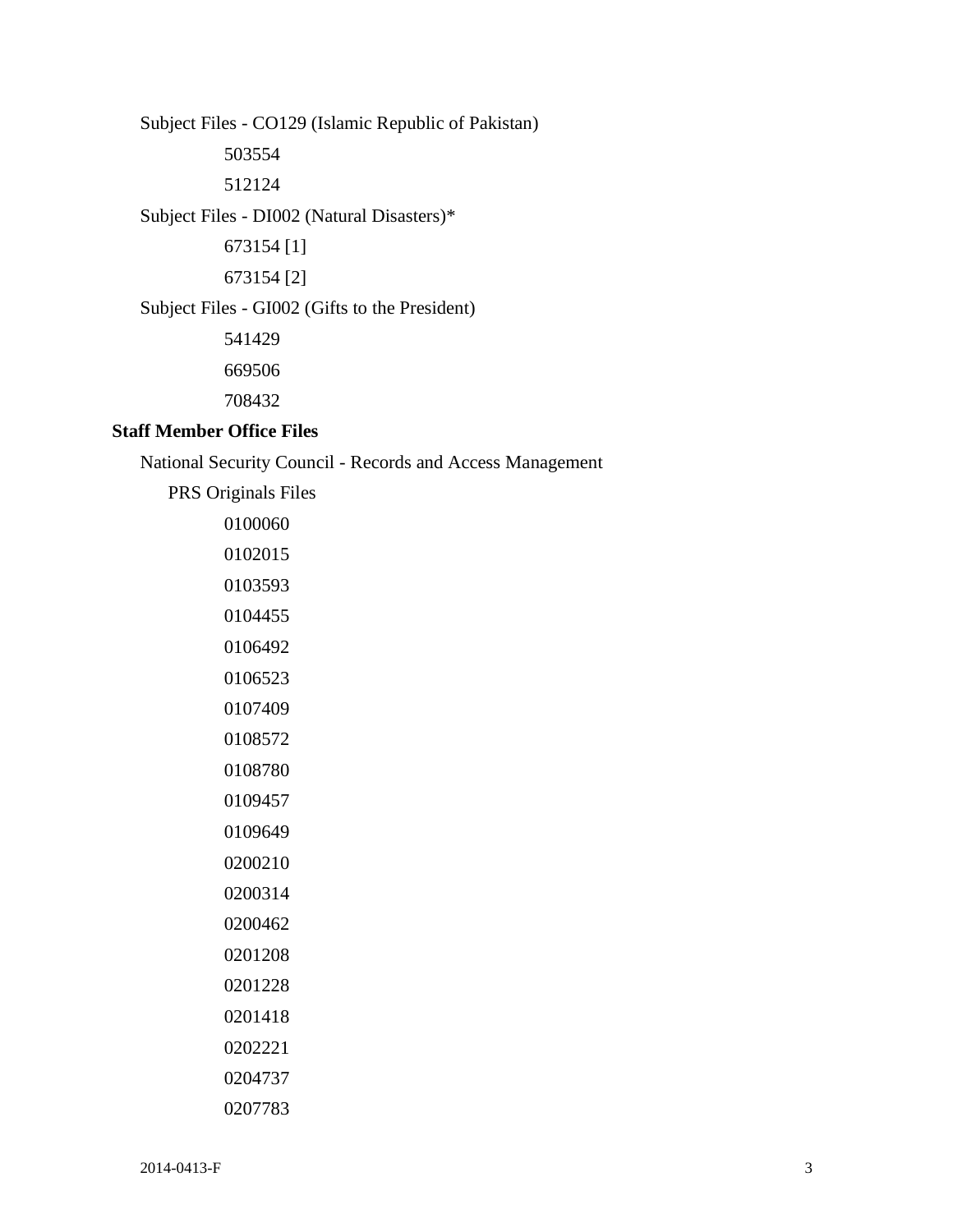National Security Council - National Security Advisor, Office of the

Hadley, Stephen (Steve)

[Memcon - Dinner with President Musharraf and President Karzai - 09/26/2006] National Security Council - Records and Access Management

Memcons and Telcons

Telcon with President Pervez Musharraf of Pakistan, 09/15/2001 Telcon with President Pervez Musharraf of Pakistan, 10/07/2001 Memcon with President Pervez Musharraf of Pakistan, 11/10/2001 Telcon with President Pervez Musharraf of Pakistan, 12/29/2001 Telcon with President Pervez Musharraf of Pakistan, 01/09/2002 Telcon with President Pervez Musharraf of Pakistan, 01/13/2002 Telcon with President Pervez Musharraf of Pakistan, 01/16/2002

#### **Box 2**

National Security Council - Records and Access Management

#### Memcons and Telcons

Memcon with President Pervez Musharraf of Pakistan, 02/13/2002 Telcon with President Pervez Musharraf of Pakistan, 02/22/2002 Telcon with President Pervez Musharraf of Pakistan, 06/05/2002 Memcon with President Pervez Musharraf of Pakistan, 09/12/2002 Telcon with President Pervez Musharraf of Pakistan, 06/21/2005 Telcon with President Pervez Musharraf of Pakistan, 07/28/2005